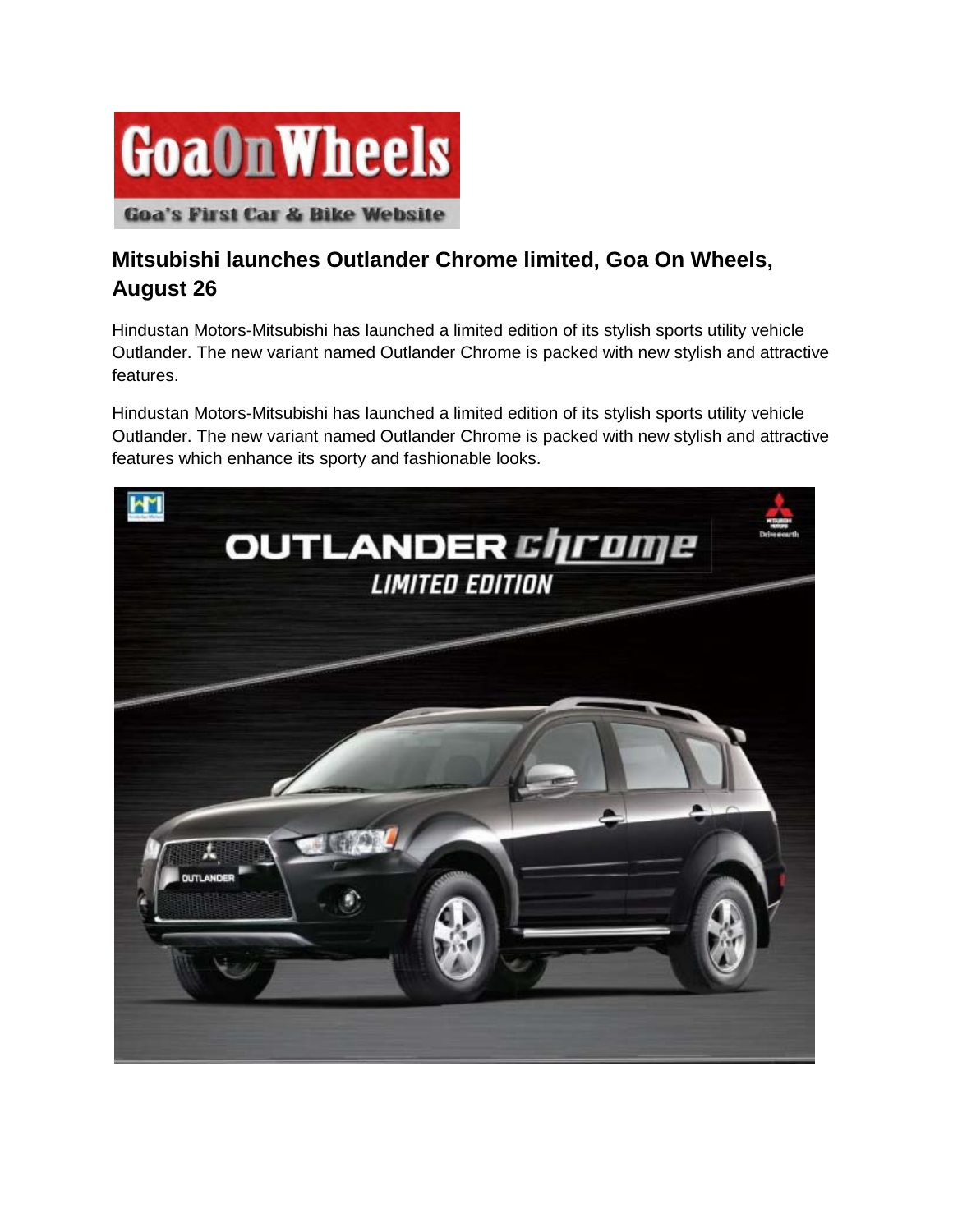Mr. Yoshiaki Wada, HM-Mitsubishi's Head-Marketing and Channel Development, said, "Outlander Chrome is a unique combination of comfort and class, style and finesse. It is chic yet sturdy with upgraded features and fashionable interiors like large rear spoiler, body coloured side protection moulding, side skirts with chrome inlays, roof mounted DVD player, LED floor illumination lamps etc which will make driving an experience for our customers."

Outlander Chrome is priced at Rs. 20.55 lakh ex-showroom Delhi. It is available in an exciting range of colours like Haute Red, Vogue White, Shimmering Ash and Runway Grey.

With its brilliant styling and flawless performance, Outlander is the only car in India closely associated with the fashion circuit. Rohit Bal, one of India's foremost fashion designers, had unveiled the Outlander Signature Collection 2010.

Outlander was also associated with celebrated fashion designer Neeta Lulla's exclusive grand finale collection in the Bangalore fashion week in February 2011. No wonder, Outlander has become synonymous with high fashion in India. The recently concluded Delhi Couture Week (July 22-25, 2011) also witnessed an exclusive Outlander enclosure and a fleet of Outlanders ferrying models and celebrities to the venue.

Following are the features of Outlander Chrome limited edition:

- Large rear spoiler improves the aerodynamics of the Outlander and enhances its sporty looks. Rear spoiler augments high speed stability of the vehicle.
- · Chrome-plated outside rear view mirror improves the style quotient and contemporary aesthetics of the Outlander.
- · Body-coloured side protection moulding protects the side body from scratches and enhances its muscular looks and yet retains chic looks.
- · Side skirts with chrome inlays enhance the sporty attitude and improve stability and add flair.
- Roof-mounted DVD player provides 9 inch wide crystal clear TFT screen with swivel action and full function remote. With Rockford Fosgate Music System watching movies can never be as exciting.
- LED floor illumination lamps will provide the front driver and passenger sides nine different floor illumination combinations which make Outlander interiors even more inviting and exciting during night.

## About Hindustan Motors-Mitsubishi

Mitsubishi Motors Corporation ventured into the Indian market through its association with the multi-billion dollar CK Birla Group's Kolkata-headquartered Hindustan Motors Limited, India's pioneering automobile manufacturing company, in 1998 to form HM-Mitsubishi Motors.

Starting with Lancer, HM-Mitsubishi has launched other vehicles in the Indian market including the legendary Pajero, Cedia, Montero, Outlander and Lancer Evolution X popularly known as Evo X.